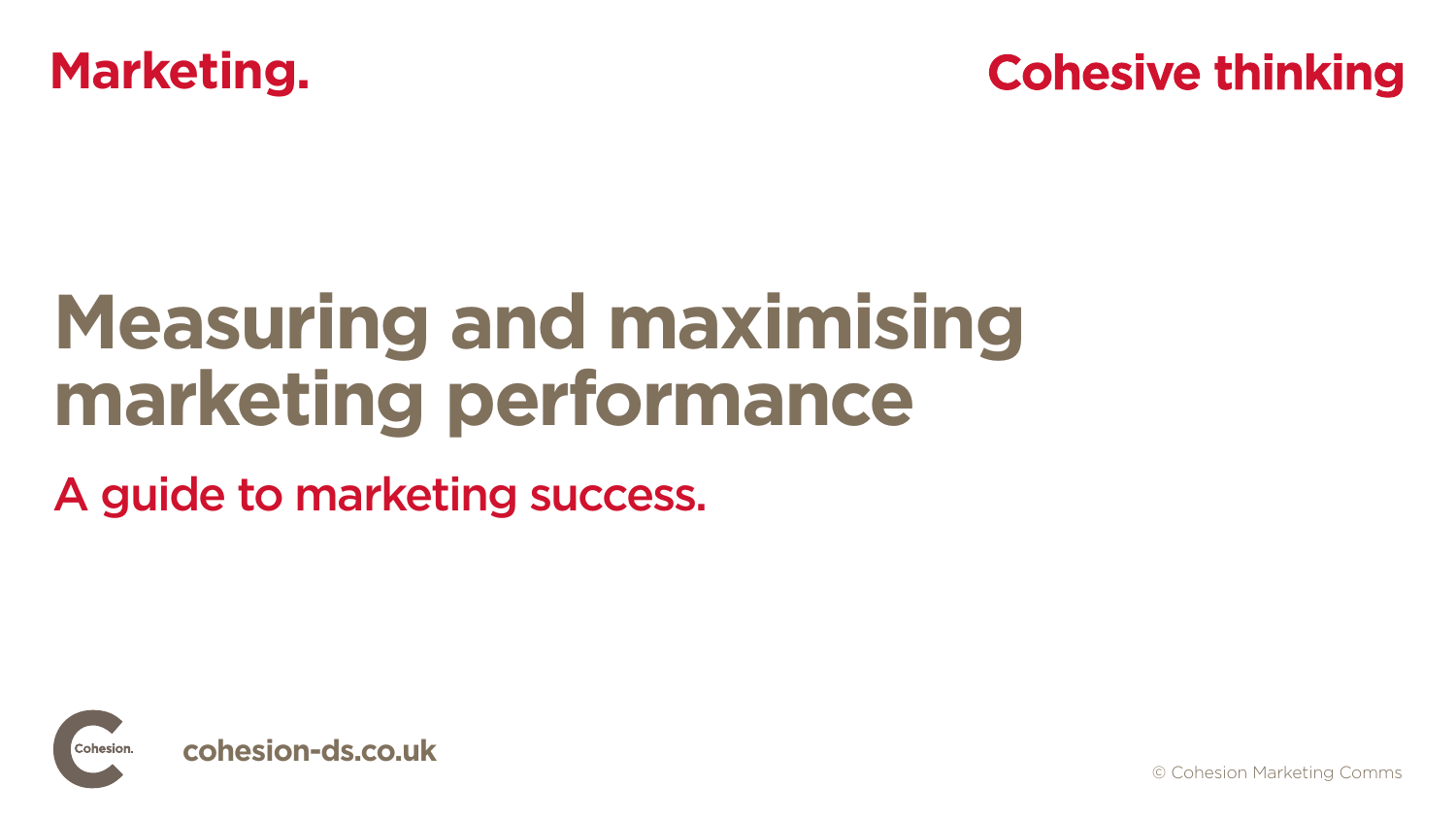© Cohesion Marketing Comms

**A lot of businesses find it difficult to measure the contribution their marketing makes and wonder what its real value is.**

**There are some very complex and potentially costly metrics available. However, there are also some really simple ways to plan for and measure success.** 

**In this guide we'll include some of our top tips, but here's a big one to think about before you start: consider marketing an investment, not a cost, and, like all investments, real commitment is required to realise the full potential.**

### **Plan**

**3** Set a budget and allocate it up front, leaving just a little contingency for those unexpected opportunities or costs. It will really help you prioritise what is important if you have to cut something from your plan to add something

**1** Map out clearly what you need to achieve with your marketing, and plan exactly what you need to do to achieve it, and when you need to do it.

**5** Make a proper evaluation of the 'before picture'. If you don't know what your starting point is you cannot evaluate how far you have moved.

**2** Be realistic in your planning. You need to be able to deliver the plan, so consider what resources you have, both financial and human. Obtain quotes as part of the planning

- 
- process if you need to.
- else in.
- things it will be a sound investment.
- 

**4** Don't guess: be objective. Plans should be based on facts and evidence combined with experience and good judgement. If you need to source or outsource any of those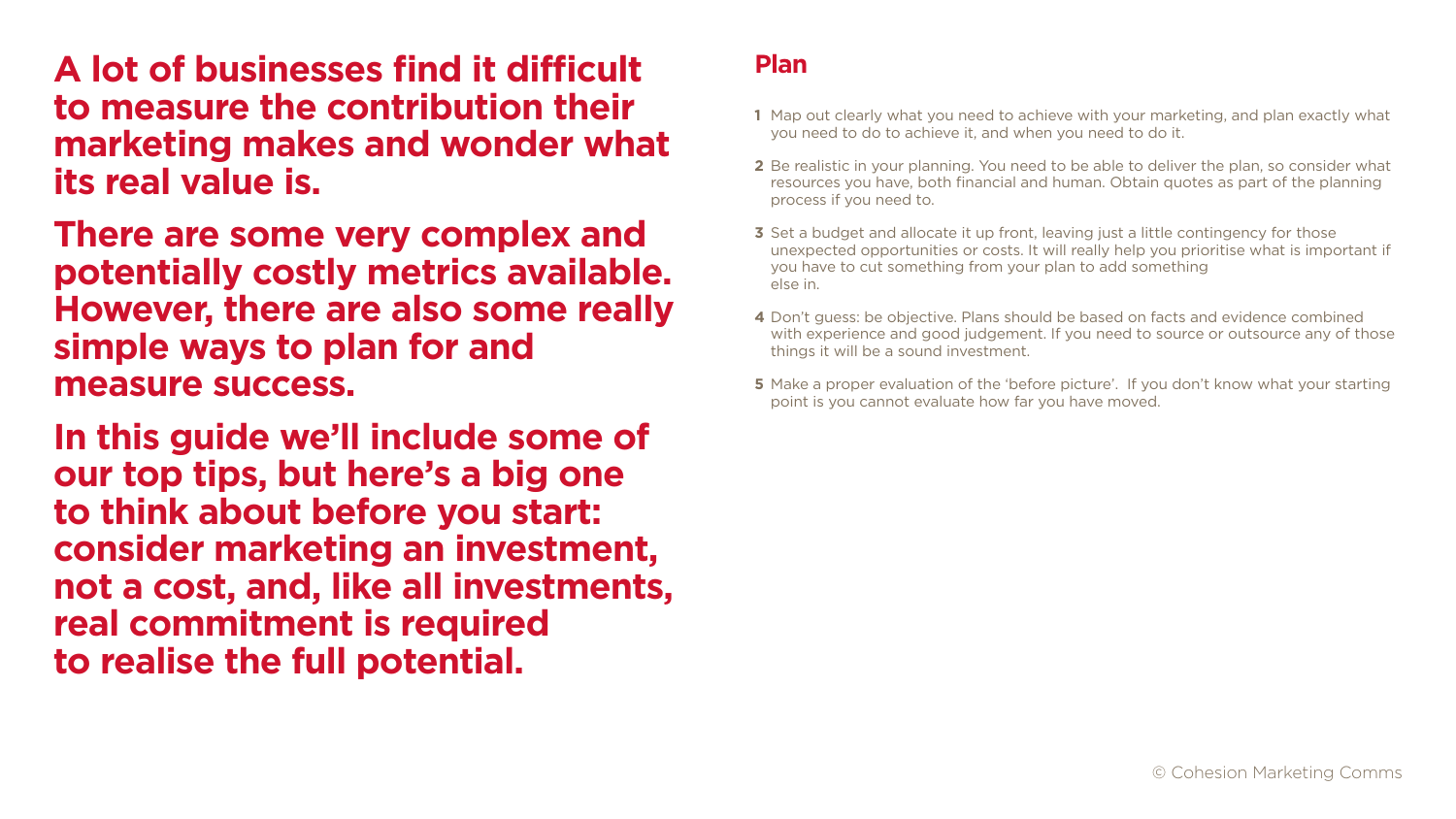- **1** If something was worth planning for then it should be worth doing. Otherwise don't put it in the plan.
- **2** Make marketing a priority on your "to do" list, not the first thing that gets shelved if you get busy or cash flow gets tight. Marketing should be a business driver not a "nice-to-have".
- **3** Be patient. Results are very rarely instant. Allow time for your overall strategy to start working and avoid knee jerk reactions if at first you don't get the desired results.
- **4** Don't be tempted by the last minute cheap deal if it doesn't truly support your objectives – the wrong cheap deal is sometimes an expensive waste of precious resource.

## **Commit Measure**

- **1** Only ever undertake marketing activities that can actually be measured in some way. That sounds a bit over simplified but being quite brutal about it, if you don't know what something is going to accomplish, is there any point in doing it?
- **2** Set achievable, measurable and clearly defined targets for all your activity before you start. Refer back to these objectives regularly.
- **3** Put in measurable points throughout the plan not just at the end so you can identify quickly if you are straying from targets.
- **4** Look at the reasons why you might be deviating from targets and see if this is a long term issue or something that can be influenced.
- **1** Your marketing plan shouldn't sit in a file somewhere never to be seen again. It should be an active and useful document that you regularly refer to.
- **2** Really use the periodic measures in your marketing plan to provide guidance on what activity might need some modification, a refocus or even to be stopped.
- **3** A plan can and should evolve over time as new opportunities arise, you learn from experience, your business develops or the market changes. Revisit it and keep it up-to-date.
- **4** Don't meddle too much or too soon with your marketing activity or you may find that nothing ever gets a chance to gain momentum.
- **5** Your business will change, as may your goals, so don't forget to reflect this in your marketing plan.

## **Adjust**